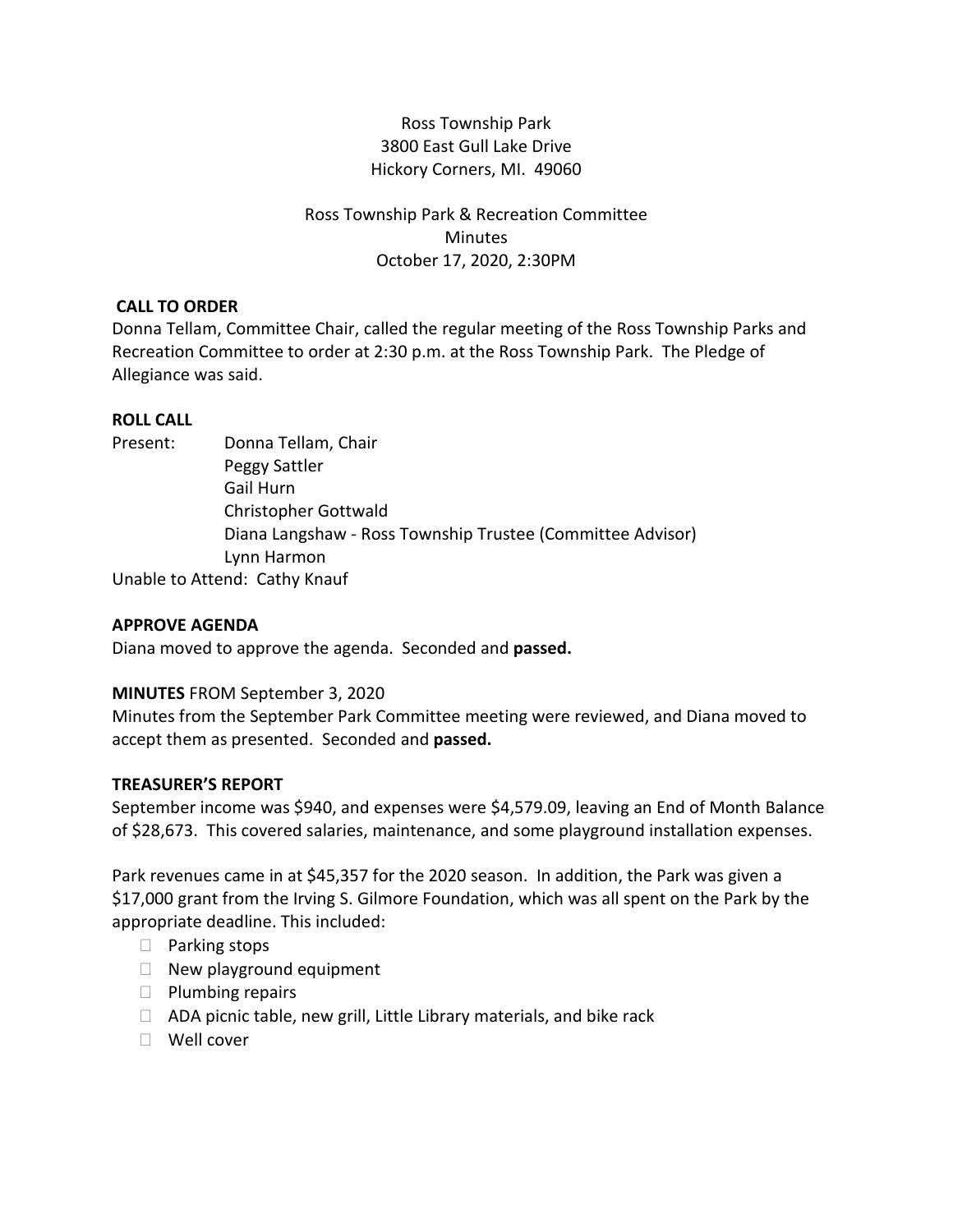A \$5,000 grant was also given to the Park by the Gull Lake Area Rotary Club. It was used to cover concrete to install playground equipment, playground mulch and installation equipment rentals. The GLARC grant was exceeded by \$6,797.82.

The Playground Budget as of August 2020 for playground equipment and installation supplies was \$11,000, and was exceeded by \$4,483.64.

Chris moved to approve the Treasurer's Report. Seconded and **passed.**

Because of the resignation of Dave Senkewitz from the Ross Township Board, Donna Tellam will now act as Treasurer for the Park Committee, working hard with Dave to master the Township financial data reports. The 2021 Budget will be taken up at the January 2021 meeting. We will need \$10,000 for start-up costs in the Spring Of 2021.

## **Public Comments**

None given.

#### **Old Business**

#### **a. Grant Final Report Process**

This meeting of the Park Committee was preceded by a Dedication ceremony for the new Playground. Donors of memorial park benches were able to see how they improve the park, too. All play equipment and the Little Library were in place. Around 125 people attended, including a great turnout of Gull Area Rotary Club and other volunteers who had contributed hours of hard work. The ribbon was cut by Donna Tellam, Rob Baker, the two Eagle Scouts, and Don Deibler of the GLARC.

Donna will start on the Final Report of expenditures of funds from the I. S. Gilmore Foundation Grant in November.

## **b. Board/Park Rule and Rate Review**

An increase in the seasonal and daily rates were discussed and will be finalized at the November meeting.

Peggy reviewed the park rules information supplied by Rob Baker/Diana Langshaw, and passed this binder to Cathy for her to look over. Peggy and Cathy will talk more about what other area parks have in their regulations. Noise and rowdy, possibly drunken actions are a concern to visitors and neighbors of the park. Once the Park Committee has reviewed and decided on these findings, a final recommendation will be presented to the Township Board.

## **New Business**

## **a. Ideas for Future Projects and Repairs**